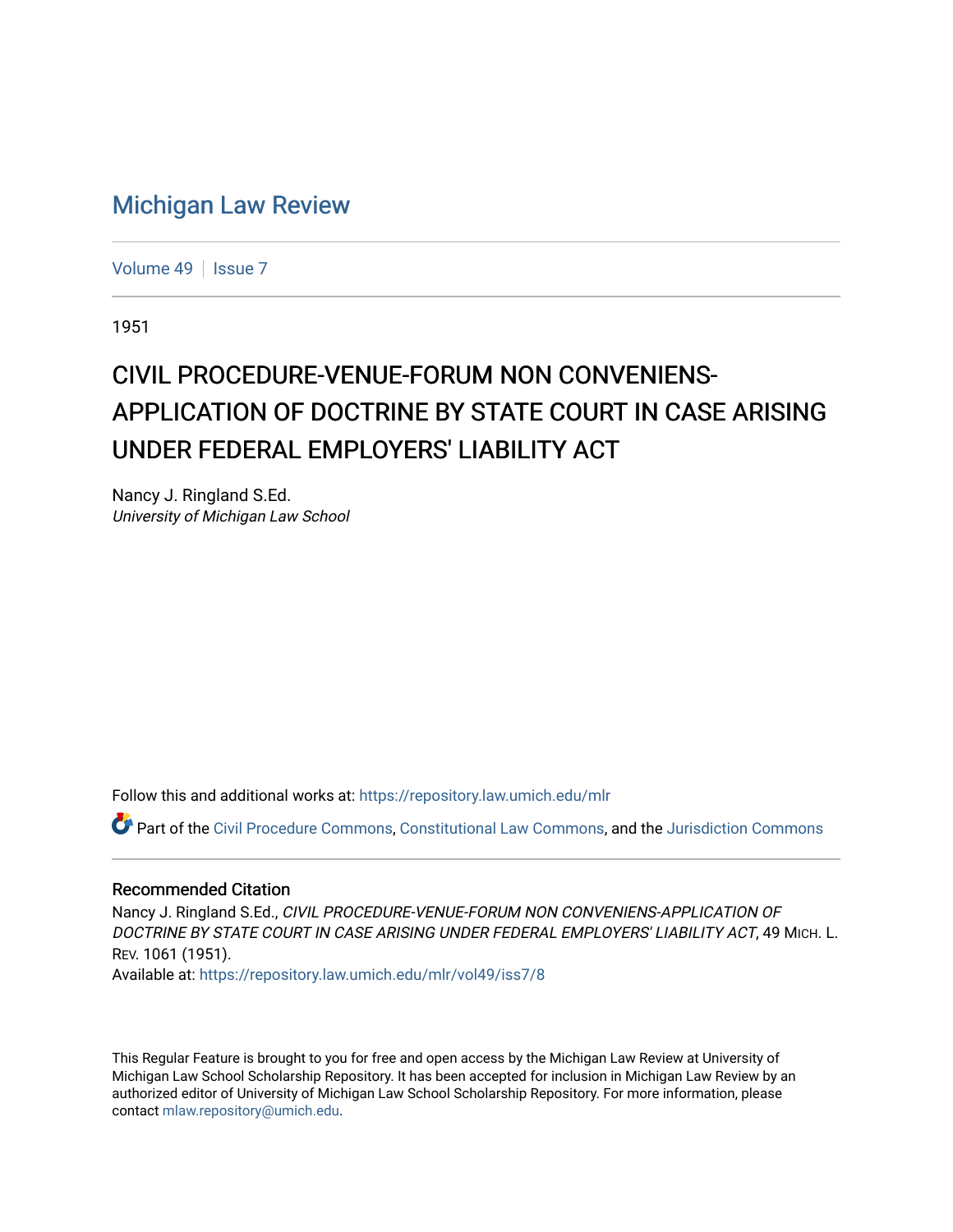CIVIL PROCEDURE-VENUE-FORUM NON CONVENIENS-APPLICATION OF DocTRINE BY STATE CoURT IN CASE Arusrnc UNDER FEDERAL EMPLOYERS' LIA-BILITY ACT-Two suits based on the Federal Employers' Liability Act<sup>1</sup> were brought in the Circuit Court of the City of St. Louis, Missouri. In both cases, plaintiff was not a Missouri resident, the defendant carrier was a foreign corporation, and the cause of action arose outside the state of Missouri. A motion to dismiss on the ground of forum non conveniens was denied as beyond the jurisdiction of the court, and mandamus proceedings were begun in the Supreme Court of Missouri to compel the trial court to exercise its discretion in disposing of the motions.2 The writs were quashed by the Missouri Supreme Court and the consolidated causes brought to the United States Supreme Court on certiorari. *Held,* judgment vacated, because of the possibility that the Missouri court considered itself bound to reject the doctrine of forum non conveniens in cases arising under the Federal Employers' Liability Act, by force of previous Supreme Court decisions<sup>3</sup> which did not, in fact, limit the power of the state court in this respect. *Missouri v. Mayfield,* (U.S. 1950) 71 S. Ct. 1.

The doctrine of forum non conveniens deals with the discretionary power of a court to decline exercise of its jurisdiction when it appears that the forum is not the appropriate place for trial of the action.<sup>4</sup> Legislation is not necessarily involved since this is one of the inherent powers possessed by every court.5 But,

1 35 U.S. Stat. 65 (1908), as amended, 45 U.S.C. (1943) §51-60.

<sup>2</sup>Missouri v. Mayfield, 359 Mo. 827, 224 S.W. (2d) 105 (1949).

3 Baltimore & Ohio R. Co. v. Kepner, 314 U.S. 44, 62 S.Ct. 6 (1941); Miles v. Illinois Central R. Co., 315 U.S. 698, 62 S.Ct. 827 (1942).

4 GooDRICH, HANDBOOK OP THB CONFLICT OP LAws §11 (1949); Dainow, "The Inappropriate Forum," 29 h.L. L. REv. 867 (1934); Barrett, ''The Doctrine of Forum Non Conveniens," 35 CALIF. L. REv. 380 (1947). It has been pointed out that "convenience" is the only rational basis for choosing a place of trial. Blume, "Place of Trial of Civil Cases," 48 MICH. L. REv. 1 (1949).

<sup>5</sup>Blair, "The Doctrine of Forum Non Conveniens in Anglo-American Law," 29 CoL. L. REv. 1 (1929).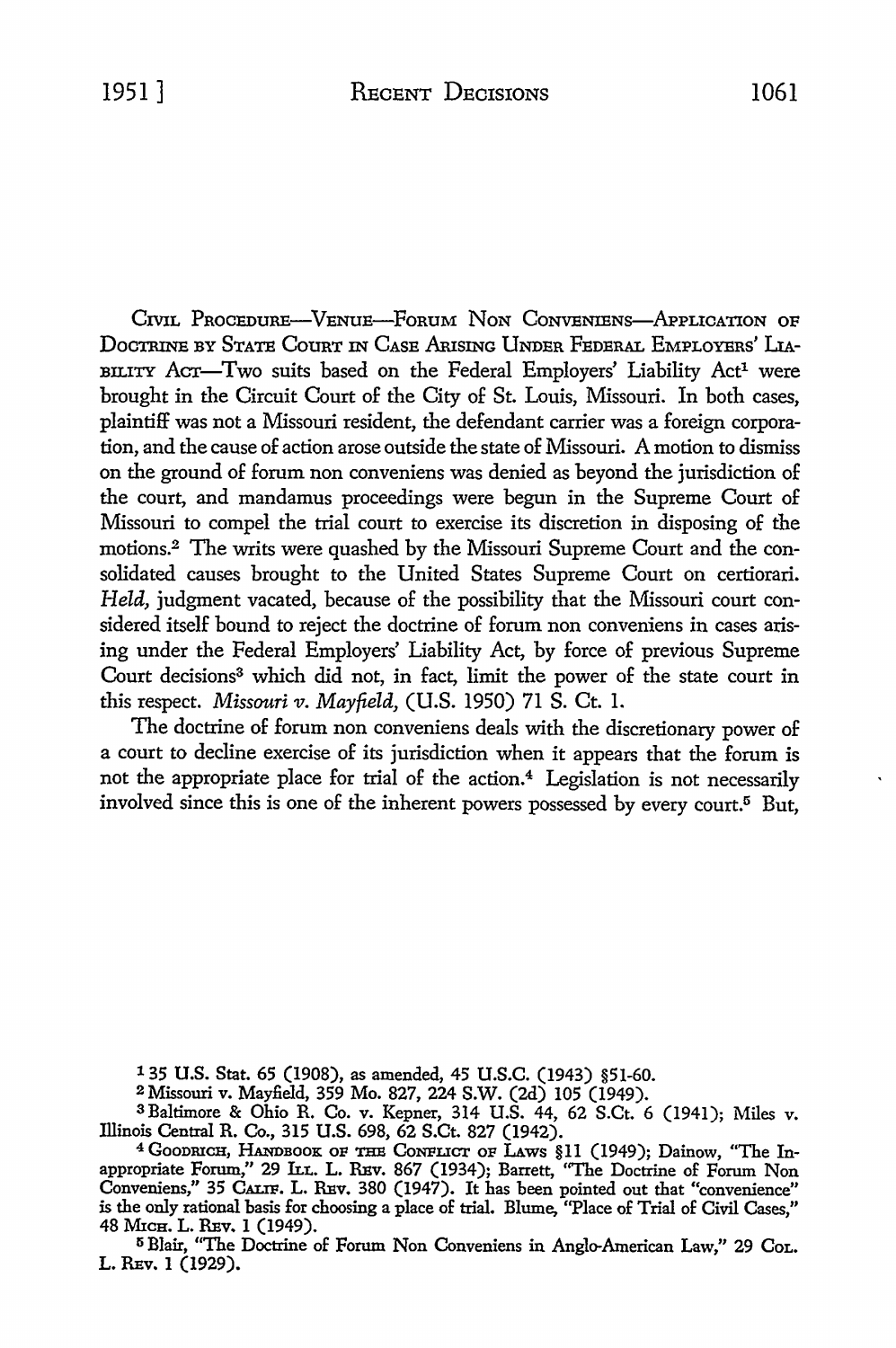few state courts have actually accepted this doctrine,<sup>6</sup> and it has been, in fact, rejected by others, including Missouri.<sup>7</sup> The majority opinion in the principal case recognizes this factor as a possible ground for the Missouri court's decision, conceding that whether or not a state will accept the doctrine raises no federal question. The leading constitutional impediment *to* application of the doctrine by·state courts is the privileges and immunities clause of Article IV of the United States Constitution,<sup>8</sup> under which the right of access to state courts is protected.<sup>9</sup> However, in *Douglas v.* New *Haven* R. *Co:10* the Supreme Court upheld a New York statute which gave courts discretion to decline jurisdiction where suit was brought by a nonresident against a foreign corporation. The constitutional provision was held not to be violated, on the ground that the discrimination was not based on citizenship, but on residence. In no case should this constitutional provision bar the application of the nonstatutory doctrine of forum non conveniens, since the rule is aimed at finding the appropriate forum and depends on many factors other than residence or citizenship.<sup>11</sup> The dissenting opinion in the principal case sought to uphold the Missouri court decision, believing it was an effort to comply with this constitutional provision which prohibits discrimination based solely on citizenship; the majority, while recognizing the constitutional prohibition, did not seem *to* think this precise problem was involved in the case. The specific ground for vacation of the Missouri judgment was a possible misconstruction of federal law by the state court. After the decision in *Douglas v. New* Haven R. Co.<sup>12</sup> it was thought that the doctrine of forum non conveniens could be applied by state and federal courts in cases arising under the F.E.L.A. However, two later cases, *Baltimore* & *Ohio* R. *Co.* 11. *Kepnei1*<sup>3</sup>and *Miles* 11. *Illinois* 

<sup>6</sup> GOODRICH, HANDBOOK OF THE CONFLICT OF LAWS §11 (1949); Universal Adjustment Corp. v. Midland Bank, 281 Mass. 303, 184 N.E. 152 (1933); Murnan v. Wabash Railway Co., 246 N.Y. 244, 158 N.E. 508 (1927).

7 Bright v. Wheelock, 323 Mo. 840, 20 S.W. (2d) 684 (1929); Wintersteen v. National Cooperage Co., 361 ill. 95, 197 N.E. 578 (1935); Bourestom v. Bourestom, 231 Wis. 666, 285 N.W. 426 (1939).

For a complete list of the varying attitudes of the states toward the problem see Barrett, "The Doctrine of Forum Non Conveniens,'' 35 CALIF. L. RBv. 380 (1947).

8 U.S. CoNsT., Art. IV, §2, cl. 1. "The citizens of each State shall be entitled to all privileges and immunities of citizens in the several States." Blair discusses other constitu• tional provisions bearing on the question in ''The Doctrine of Forum Non Conveniens in Anglo-American Law," 29 Col. L. Rev. 1 (1929).

<sup>9</sup> Corfield v. Coryell, (E.D. Pa. 1823) 4 Wash. C.C. 371, Fed. Cas. No. 3230; Chambers v. Baltimore & Ohio R. Co., 207 U.S. 142, 28 S.Ct. 34 (1907).

10 279 U.S. 377, 49 S.Ct. 355 (1927).

<sup>11</sup>Justice Jackson lists some of these factors which must be considered in Gulf Oil Corp. v. Gilbert, 330 U.S. 501 at 508, 67 S.Ct. 839 (1947).

It has been suggested that perhaps the enforcement of a foreign right is not a "privilege" under this constitutional provision. Blair, "The Doctrine of Forum Non Conveniens in Anglo-American Law," 29 Col. L. REv. 1 (1929).

 $12279$  U.S. 377, 49 S.Ct. 355 (1927). The case arose under a New York statute, but it was held that the F.E.L.A. did not compel a state court to take jurisdiction in all cases arising thereunder.

13 314 U.S. 44, 62 S.Ct. 6 (1941).